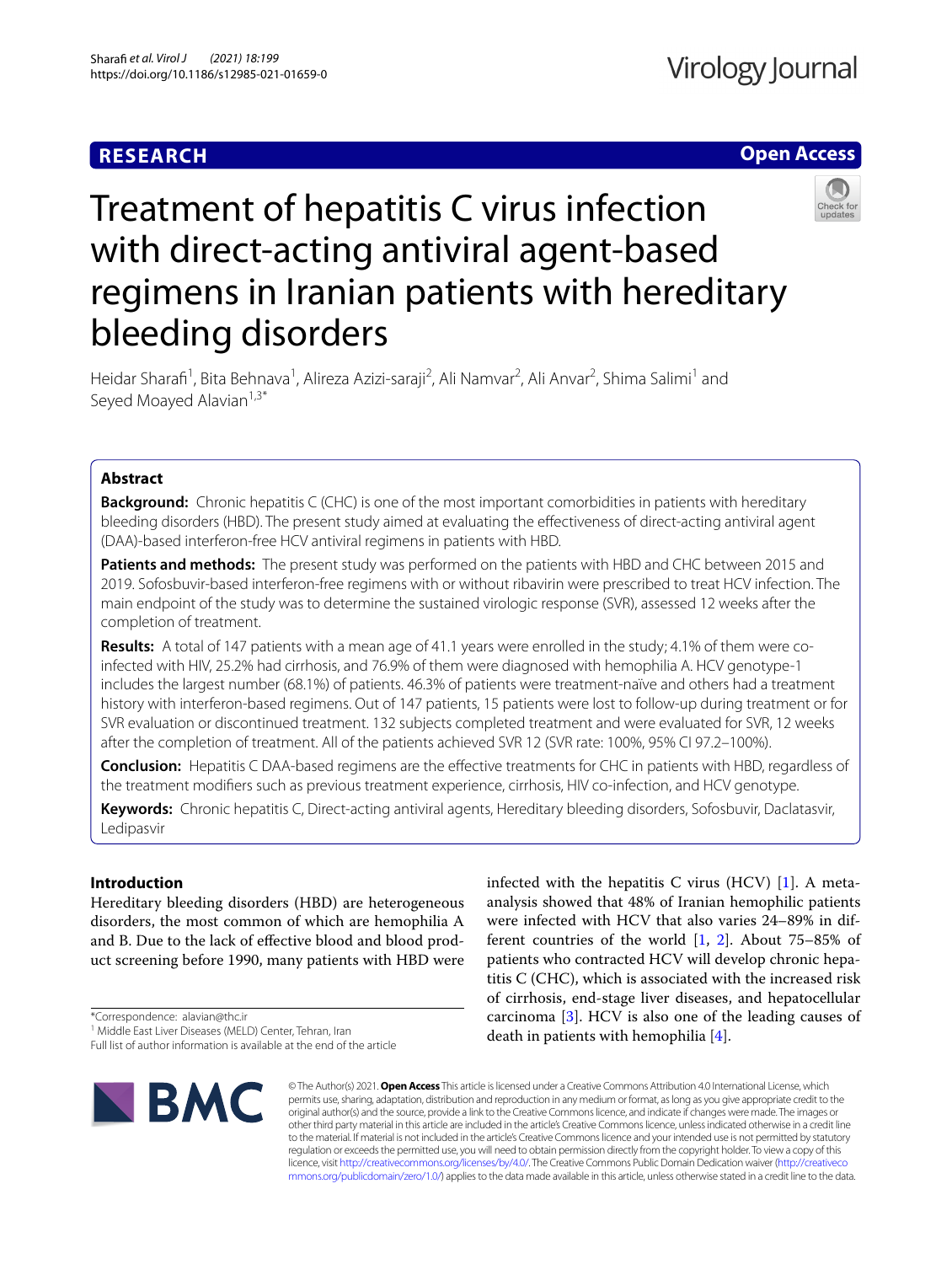Before the 2010s, HBD patients with HCV infection were treated with pegylated interferon (Peg-IFN) plus ribavirin (RBV) [\[5\]](#page-9-3). Using Peg-IFN and RBV, the rate of sustained virologic response (SVR) varies from 29 to 79%, which is lower in HIV-infected or HCV genotype-1 patients than in others [\[6](#page-9-4)]. Moreover, due to the many side-efects of these drugs and their injectable nature, many patients abandoned therapy [\[7](#page-9-5)]. In recent years, with the introduction of direct-acting antiviral agents (DAAs), an evolution occurred in the treatment of HBD patients with HCV infection, so that the SVR rate increased to 98% following the use of DAAs [\[8](#page-9-6)]. Hence, with advances in HCV management, the World Health Organization (WHO) decided to plan for hepatitis C elimination by 2030 [[9\]](#page-9-7).

Patients with HBD are excluded from many studies evaluating the efectiveness of DAAs since they were considered a particular group of patients  $[3]$  $[3]$ . Therefore, it is of great importance to assess the efectiveness of DAAs for the treatment of HCV infection in these patients, since they constitute an important group of patients with CHC. Moreover, our knowledge about the efectiveness of DAA-based regimens for treating CHC in patients with HBD is limited.

Iran is one of the countries trying to eliminate HCV, so that with HCV Ab prevalence of 0.5% in the general population, it has the lowest prevalence of this virus in the Middle East, but the 9th place in the world in terms of the number of individuals living with hemophilia [[10–](#page-9-8) [12\]](#page-9-9). According to Iran's national guidelines, the administration of DAAs, including sofosbuvir (SOF), daclatasvir (DCV), ledipasvir (LDV), and most recently, velpatasvir (VEL) with or without RBV, for 12 or 24 weeks is recommended for the treatment of HCV infection depending on the previous treatment experience, co-infection with HIV, and HCV genotype [\[10](#page-9-8)[–13](#page-9-10)].

The present study aimed at evaluating the rate of SVR in Iranian patients with HBD and CHC treated with SOF-based IFN-free regimens. Efficient hepatitis C treatment uptake and linkage to care among patients with HBD, one of the important groups of patients with HCV infection, is of great importance considering the global plan of WHO to eliminate hepatitis C by 2030.

### **Patients and methods**

### **Study population and design**

The current bicentric, retrospective study was performed on patients selected from two centers of Middle-East Liver Diseases (MELD) center (Tehran, Iran) and Iranian Comprehensive Hemophilia Care Center (ICHCC) (Tehran, Iran). Patients with HBD aged above 18 years who had HCV infection for at least six months and a positive result for HCV RNA by RT-PCR undergoing CHC therapy with SOF-based IFN-free regimens from 2015 to 2019 in the two above-mentioned centers were enrolled in this study. Besides, patients co-infected with HIV, the ones with cirrhosis, and patients with a history of IFNbased therapy were also included. Patients who had previously responded to treatments such as IFN or other available options and were not treated with DAA-based regimens were excluded. Two researchers extracted the required information by evaluating patients' electronic records at MELD Center and paper-based records at ICHCC.

### **Treatment regimens**

In Iran, SOF/DCV, SOF/LDV, and SOF/VEL were available as generic forms, and patients undergo a 12- or 24-week therapy with or without RBV, based on HCV genotype, previous treatment experience, and having cirrhosis according to national and international guidelines [[10,](#page-9-8) [13–](#page-9-10)[15\]](#page-9-11). From 2015 to 2019, the standard of care for the management of CHC had updated regularly but the common treatment discipline in these years was that patients with cirrhosis, previous treatment experience, or HCV genotype-3 need a more intensifed treatment. Moreover, case-by-case clinical decisions outside the therapeutic guidelines were made by the treating physician to provide the patients desirable benefts [[10](#page-9-8)[–13](#page-9-10)]. HCV DAA-based regimens can be used alongside anti-HIV regimens with consideration of drug–drug interactions. In this regard, DCV dose adjustment is needed considering the anti-HIV regimen [\[16](#page-9-12)]. Sofosbuvir interaction with anti-epileptic drugs (such as phenytoin, phenobarbital, and carbamazepine) and amiodarone was considered before starting treatment with DAA. In cases with drug–drug interactions, we consulted with their specialists to switch their treatments to remove the proposed drug–drug interaction.

#### **Liver fbrosis and laboratory assessments**

Complete blood cell count, liver enzymes, and HCV RNA using RT-PCR were performed before starting treatment, four weeks after initiation of treatment, and 12 weeks after the completion of treatment. Liver stifness measurement (LSM) was also performed to detect cirrhosis before starting treatment. However, in cases where clinical (e.g., esophageal varices) or paraclinical (e.g., ultrasound fndings) pieces of evidence were strongly in favor of cirrhosis, the LSM was ignored.

### **Endpoints and defnitions**

A patient with no history of treatment for CHC was called treatment-naïve. If IFN or peg-IFN is used in the previous treatment, the treatment history is considered as IFN-based treatment history, and if the previous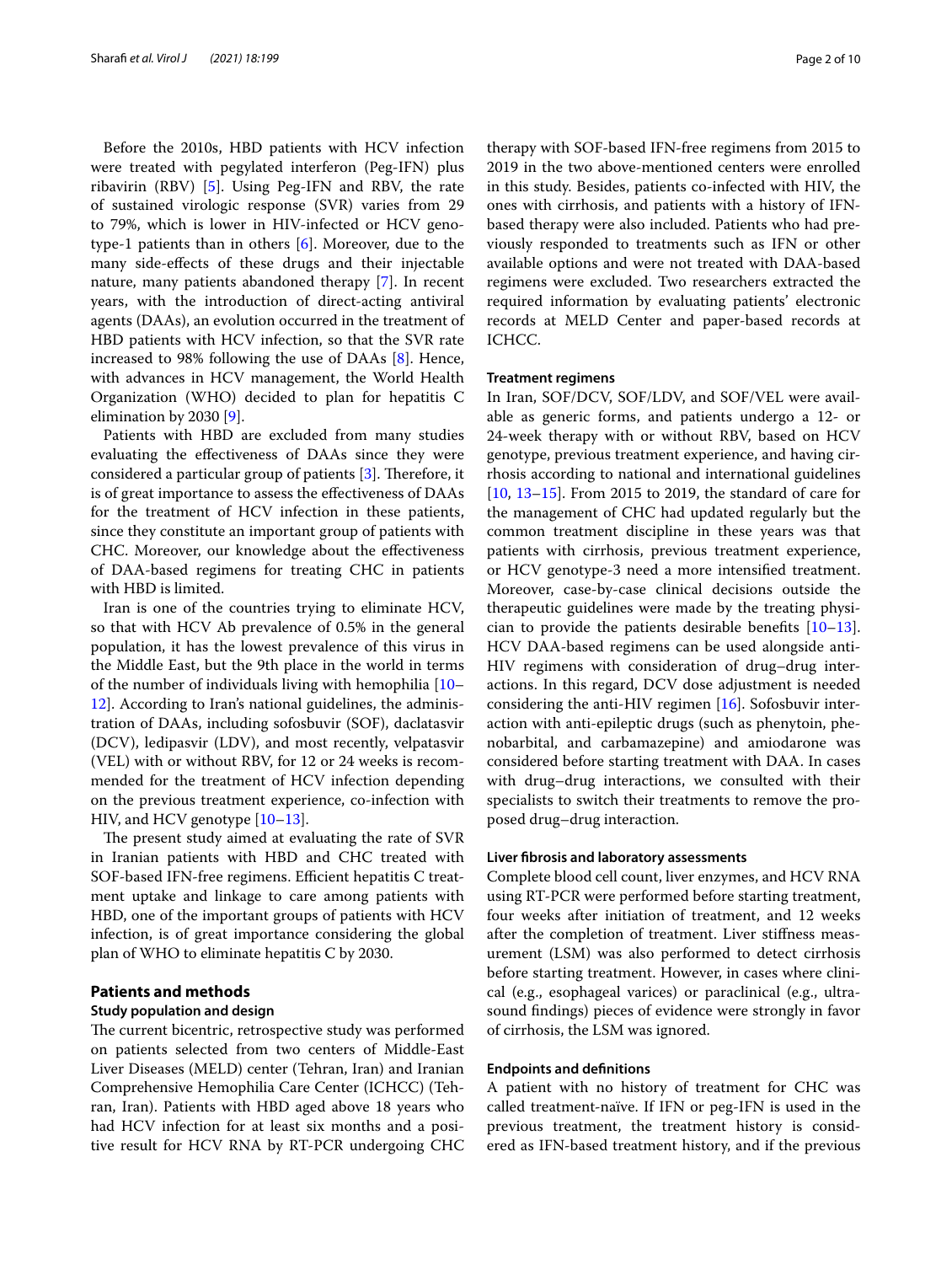treatment was IFN-free, using a combination of DAAs, it was considered as DAA-based treatment history. Patients who discontinued treatment, who did not refer during treatment, or did not test for HCV RNA, 12 weeks after the completion of treatment were called treatment discontinuation, lost to follow-up on treatment, and lost to follow-up for SVR evaluation, respectively. Moreover, conditions with undetectable results for HCV RNA four weeks after initiation of treatment and 12 weeks after the completion of treatment were called rapid virologic response (RVR) and SVR, respectively. Cases that do not reach SVR were considered a virologic treatment failure.

Our primary endpoint in the present study was to evaluate the SVR rate in patients with HBD and CHC treated with SOF-based IFN-free regimens.

#### **Statistical analysis**

All data were transferred into SPSS version 23.0 (IBM Corp.). Data obtained from quantitative variables with normal distribution were expressed as mean±standard deviation (SD) and those from variables that deviated from normal distribution as median and interquartile range. The Kolmogorov–Smirnov test was used to determine the normal distribution of variables. Qualitative variables were also expressed as absolute value and percentage. HCV RNA level was also expressed in logarithmic form.

### **Results**

### **Baseline characteristics**

A total of 147 patients with HBD and CHC started treatment with DAA-based regimens. The mean  $(\pm SD)$  age of 147 patients was 41.1 ( $\pm$ 11.6) years, and 94.6% were male. Six (4.1%) patients were co-infected with HIV, and 37 (25.2%) had cirrhosis (fve with decompensated cirrhosis). HCV genotypes-1 and -3 with 98 (68.1%) and 30 (20.8%) patients had the highest frequency, respectively. Of these 147 patients, 113 had hemophilia A (HA), 19 had hemophilia B (HB), eight had von Willebrand disease (VWD), one had Glanzmann disorder, and six had other disorders. The median values of hemoglobin (Hb), AST, and ALT before the treatment were 15.7 g/dL, 38 IU/L, and 42 IU/L, respectively. The mean HCV RNA level at baseline was 6.0  $log_{10}$  $log_{10}$  $log_{10}$  IU/mL (Table 1). The anti-HIV regimens in the 6 patients with HIV-HCV co-infection were zidovudine + lamivudine + efavirenz (two patients), tenofovir+lamivudine+efavirenz (two patients), lopinavir/ritonavir+efavirenz (one patient), and lopinavir/  $riton a vir + lamivudine + tenofovir$  (one patient). Five patients with HIV-HCV co-infection were treated with  $SOF/LDV \pm RBV$  that did not need a dose adjustment. However, one patient with HIV-HCV co-infection was subjected to DCV dose adjustment from standard 60 mg

dose to 90 mg dose. The baseline characteristics except for the type of HBD  $(P<0.05)$  were not different between patients who were evaluated for SVR and patients with treatment discontinuation or loss to follow-up (Table [1](#page-3-0)).

### **Antiviral response**

Treatment with DAA-based regimens was started for 147 patients with HBD and CHC. One patient discontinued the treatment arbitrarily after one month, with no side efects. Moreover, 9 patients did not refer during the treatment course, and it was not clear whether they completed the treatment or not. Five patients completed the treatment course but did not refer 12 weeks after treatment completion to determine SVR. The remaining 132 patients completed the treatment and were available for the evaluation of SVR (Fig. [1](#page-4-0)). Of the 147 patients who received DAA-based treatment, SOF/LDV + RBV was the most common regimen administered to 53 (36.1%) patients. SOF/LDV and  $SOF/DCV \pm RBV$  regimens were other common regimens in this study. The regimens, treatment courses (12 or 24 weeks), and RVR and SVR rates are shown in Table [2](#page-5-0). Regardless of HCV genotype, therapeutic regimen, HIV co-infection, liver disease status, and HCV RNA level at baseline, the HCV RNA was undetectable in all the 132 patients, 12 weeks after treatment completion (SVR rate: 100%, 95% CI 97.2–100%). Of these 132 patients, HCV RNA was evaluated on blood samples of 100 patients four weeks after the treatment initiation, of which only six were detectable, who fnally achieved SVR. The characteristics of these six patients that didn't achieve RVR are shown in Table [3](#page-6-0). Of the 15 patients whose SVR status was unknown due to the reasons stated, HCV RNA detection was performed on the blood samples of nine of them, four weeks after the treatment initiation, which all were undetectable. Therefore, the overall RVR rate was  $94.5\%$  (95 CI 88.4– 98.0%) in the present study (Table [2\)](#page-5-0).

### **Treatment side‑efects**

Among 132 patients with follow-up, none expired during treatment or 12 weeks after treatment termination, and no signifcant side-efect causing treatment discontinuation was observed. In three patients that treatment was commenced with RBV, due to gastrointestinal bleeding, RBV was removed from the treatment course. Despite the removal of RBV from treatment, all of these three patients achieved RVR and SVR. Week-4 Hb reduction was more prominent in patients treated with RBV (38.1% with  $>$  2 g/dL Hb decline) than those who did not receive RBV (3.2% with  $>$  2 g/dL Hb decline).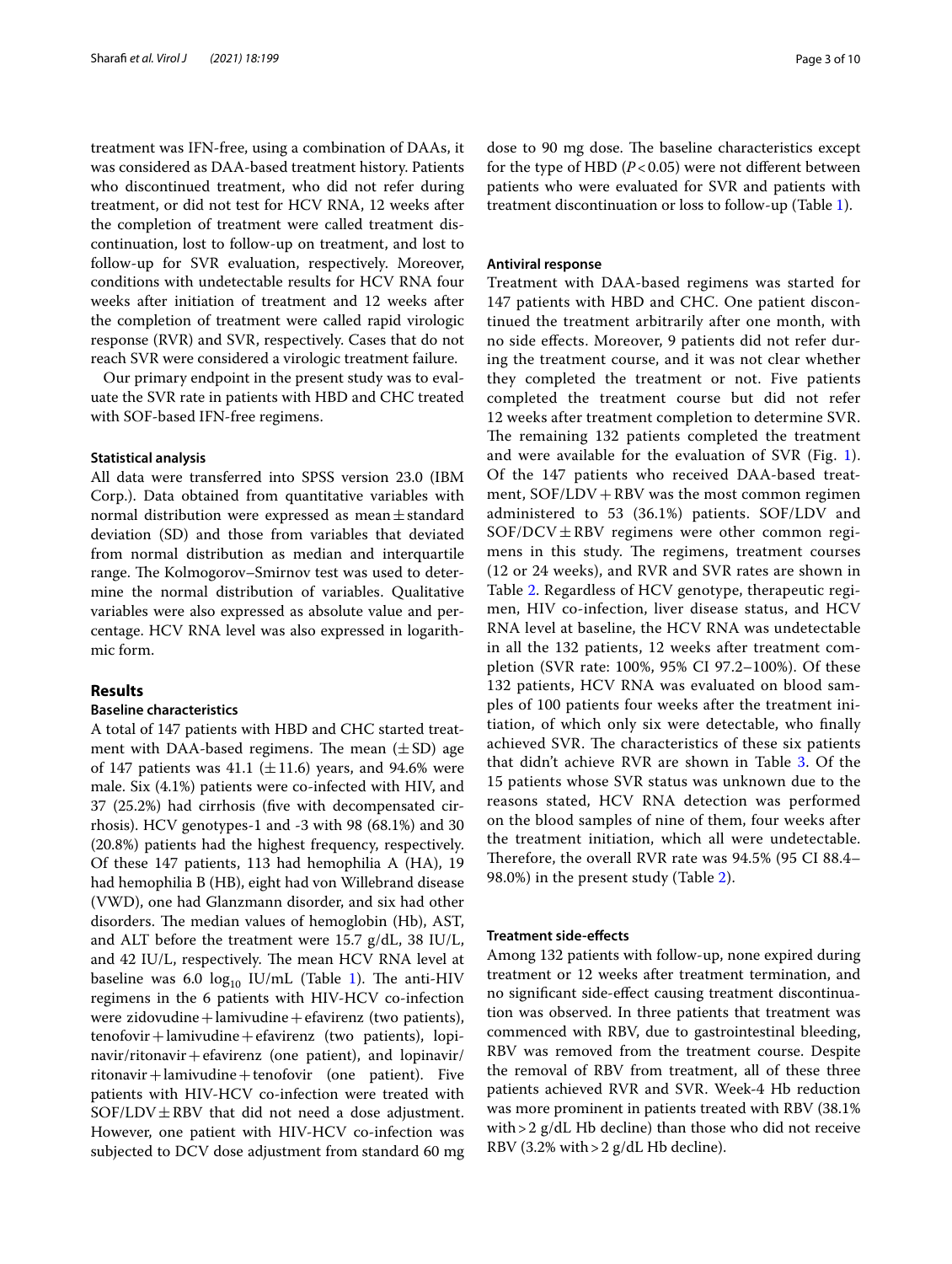### <span id="page-3-0"></span>**Table 1** Baseline characteristics of patients

| Characteristics                                      | All patients ( $N = 147$ ) | <b>Patients who were</b><br>evaluated for SVR<br>$(N = 132)$ | <b>Patients with treatment</b><br>discontinuation or loss to<br>follow-up ( $N = 15$ ) |
|------------------------------------------------------|----------------------------|--------------------------------------------------------------|----------------------------------------------------------------------------------------|
| Age*, mean ± SD (years)                              | $41.1 \pm 11.6$            | $41.2 \pm 11.9$                                              | $40.1 \pm 8.7$                                                                         |
| Gender, n (%)                                        |                            |                                                              |                                                                                        |
| Male                                                 | 139 (94.6%)                | 126 (95.5%)                                                  | 13 (86.7%)                                                                             |
| Female                                               | $8(5.4\%)$                 | 6(4.5%)                                                      | 2(13.3%)                                                                               |
| Hereditary bleeding disorder types, n (%)            |                            |                                                              |                                                                                        |
| Hemophilia A                                         | 113 (76.9%)                | 106 (80.3%)                                                  | 7 (46.7%)                                                                              |
| Hemophilia B                                         | 19 (12.9%)                 | 14 (10.6%)                                                   | 5 (33.3%)                                                                              |
| <b>VWD</b>                                           | $8(5.4\%)$                 | 6(4.5%)                                                      | 2(13.3%)                                                                               |
| Glanzmann                                            | 1(0.7%)                    | $1(0.8\%)$                                                   | $0(0\%)$                                                                               |
| Other disorders                                      | $6(4.1\%)$                 | 5(3.8%)                                                      | 1(6.7%)                                                                                |
| HIV co-infection, n (%)                              | $6(4.1\%)$                 | 5(3.8%)                                                      | 1(6.7%)                                                                                |
| HBV co-infection, n (%)                              | $0(0\%)$                   | $0(0\%)$                                                     | $0(0\%)$                                                                               |
| Platelet count**, mean $\pm$ SD (10 <sup>9</sup> /L) | $200.0 \pm 59.3$           | 197.8 ± 59.4                                                 | $219.8 \pm 56.6$                                                                       |
| Hemoglobin**, Median (IQR) (g/dL)                    | 15.7 (14.3-16.9)           | $15.7(14.4 - 16.9)$                                          | $15.3(11.1-17.3)$                                                                      |
| AST**, Median (IQR) (IU/L)                           | $38(27 - 55)$              | $38(27 - 55)$                                                | $38(32 - 76)$                                                                          |
| ALT**, Median (IQR) (IU/L)                           | 42 (27-70)                 | 42 (30-70)                                                   | 46 (19 - 72.5)                                                                         |
| HCV RNA*, mean $\pm$ SD (log <sub>10</sub> IU/mL)    | $6.0 \pm 0.8$              | $5.9 \pm 0.8$                                                | $6.2 \pm 0.5$                                                                          |
| Liver stiffness measurement (Metavir score)*, n (%)  |                            |                                                              |                                                                                        |
| $F0-F2$                                              | 75 (54%)                   | 66 (52.8%)                                                   | 9(64.3%)                                                                               |
| $F2-F4$                                              | 33 (23.7%)                 | 31 (24.8%)                                                   | 2 (14.3%)                                                                              |
| F4                                                   | 31 (22.3%)                 | 28 (22.4%)                                                   | 3 (21.4%)                                                                              |
| Cirrhosis, n (%)                                     |                            |                                                              |                                                                                        |
| Non-cirrhotic                                        | 110 (74.8%)                | 99 (75%)                                                     | 11 (73.3%)                                                                             |
| Compensated cirrhosis                                | 32 (21.8%)                 | 29 (22.0%)                                                   | 3(20%)                                                                                 |
| Decompensated cirrhosis                              | 5(3.4%)                    | $4(3.0\%)$                                                   | 1(6.7%)                                                                                |
| HCV genotype*, n (%)                                 |                            |                                                              |                                                                                        |
| 1                                                    | 98 (68.1%)                 | 89 (68.5%)                                                   | 9(64.3%)                                                                               |
| $\overline{2}$                                       | $2(1.4\%)$                 | 2(1.5%)                                                      | $0(0\%)$                                                                               |
| 3                                                    | 30 (20.8%)                 | 27 (20.8%)                                                   | 3(21.4%)                                                                               |
| 4                                                    | 4(2.8%)                    | $4(3.1\%)$                                                   | $0(0\%)$                                                                               |
| Mix                                                  | 10 (6.9%)                  | $8(6.1\%)$                                                   | 2(14.3%)                                                                               |
| Previous treatment experience, n (%)                 |                            |                                                              |                                                                                        |
| Treatment naïve                                      | 68 (46.3%)                 | 61 (46.2%)                                                   | 7 (46.7%)                                                                              |
| Interferon-experienced                               | 79 (53.7%)                 | 71 (53.8%)                                                   | 8 (53.3%)                                                                              |
| DAA-experienced                                      | $0(0\%)$                   | $0(0\%)$                                                     | $0(0\%)$                                                                               |

*SD* standard deviation, *IQR* interquartile range, *DAA* direct-acting antiviral agent, *VWD* Von Willebrand disease, *SVR* sustained virologic response, *n* number, *HIV* human immunodefciency virus, *HBV* hepatitis B virus, *ALT* alanine aminotransferase, *AST* aspartate aminotransferase

\* Data were missed in less than 10% of patients

\*\* Data were missed in more than 10% of patients

### **Discussion**

Patients with HBD and CHC were considered as difficultto-treat due to co-infection with HIV, more advanced liver diseases due to prolonged HCV infection, predominance of the male gender, and predominance of HCV genotype-1, all are SVR-reducing parameters in patients undergoing peg-IFN therapy [\[6,](#page-9-4) [17,](#page-9-13) [18](#page-9-14)]. An evolution occurred in the treatment of patients with CHC following the introduction of DAAs. Subsequently, in May 2016, the hepatitis C elimination plan was described by WHO to reduce active cases of HCV infection by 80% and a 65% reduction in HCV-related death by 2030 [\[9](#page-9-7)]. In 2017, The European Association for the Study of the Liver (EASL) defned a new term called micro-elimination. In the micro-elimination approach, patients were divided into smaller groups to get prevention, care, and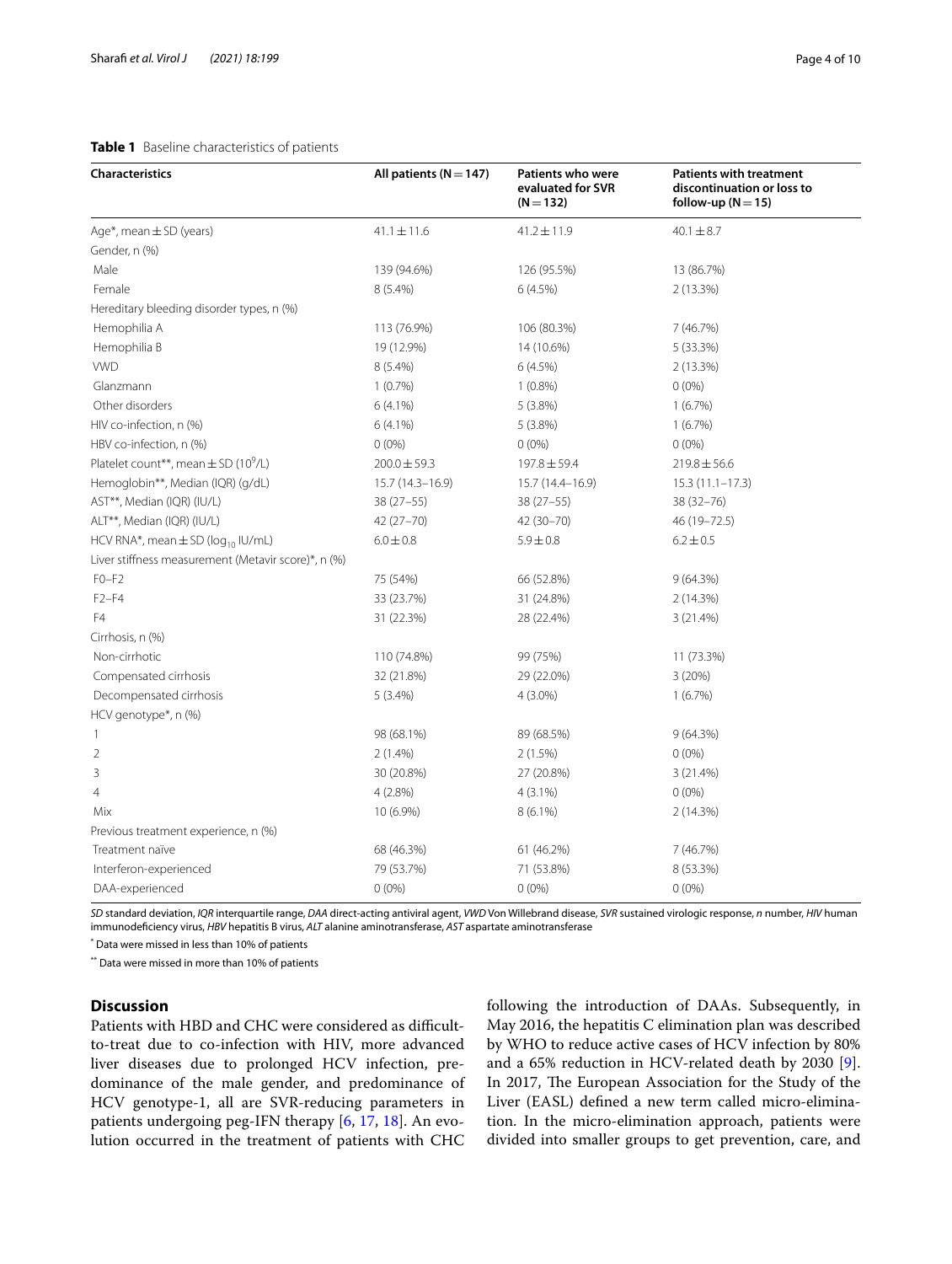

<span id="page-4-0"></span>treatment faster and more efectively. Incarcerated individuals, HBD patients, and people who inject drugs are examples of HCV micro-elimination subgroups. This method will be useful to get the WHO program to eliminate HCV [\[19](#page-9-15)].

European Association for the Study of the Liver, American Association for the Study of the Liver Diseases (AASLD), and Infectious Diseases Society of America (IDSA) recommended therapeutic regimens consisting of SOF+DCV, SOF/LDV, SOF/VEL, SOF/VEL/VOX (voxilaprevir), glecaprevir/pibrentasvir (GLE/PIB), elbasvir/grazoprevir (EBR/GZR), and SOF+EBR/GZR with or without RBV for 8, 12 or 24 weeks  $[16, 20]$  $[16, 20]$  $[16, 20]$  $[16, 20]$ . The SVR rate reaches 90–99% by taking these regimens [[21](#page-9-17)[–25](#page-9-18)]. Sofosbuvir, an NS5B polymerase inhibitor, plus an NS5A inhibitor, available as LDV, DCV, and VEL, is prescribed in Iran to treat CHC for 12 or 24 weeks with or without RBV  $[13]$ . The SVR rates yielded following these regimens were reported 96.7–100% in Iran [\[26](#page-9-19)[–28](#page-9-20)].

Nine studies from Belgium, the USA, Japan, South Korea, New Zealand, Italy, China, and Portugal thus far measured SVR rate in patients with HBD and CHC; except two studies from the United States and Italy, as well as the present study, their sample sizes were less than 100  $[3, 7, 17, 29-34]$  $[3, 7, 17, 29-34]$  $[3, 7, 17, 29-34]$  $[3, 7, 17, 29-34]$  $[3, 7, 17, 29-34]$  $[3, 7, 17, 29-34]$ . The information of these studies is summarized in Table [4.](#page-7-0)

Fransen et al. [[29\]](#page-9-21) performed a study in Belgium on 85 patients with HBD and CHC treated with DAAs. Of these 85 patients, the SVR rate was measured in 84, and 77 (91.6%) achieved SVR. All the seven patients not reaching SVR were HCV genotype-1b, treatment-naïve, and non-cirrhotic. Five patients were treated with EBR/ GZR, one with ombitasvir (OBV)/ritonavir (r)/paritaprevir  $(PTV) \pm$ dasabuvir (DSV), and one with SOF/ VEL. Walsh et al. [[3\]](#page-9-1) conducted a study on 120 patients with HBD and CHC treated with DAAs. The SOF/LDV regimen was administered to 104 patients with HCV genotype-1 or -4. 10 patients with HCV genotype-2 and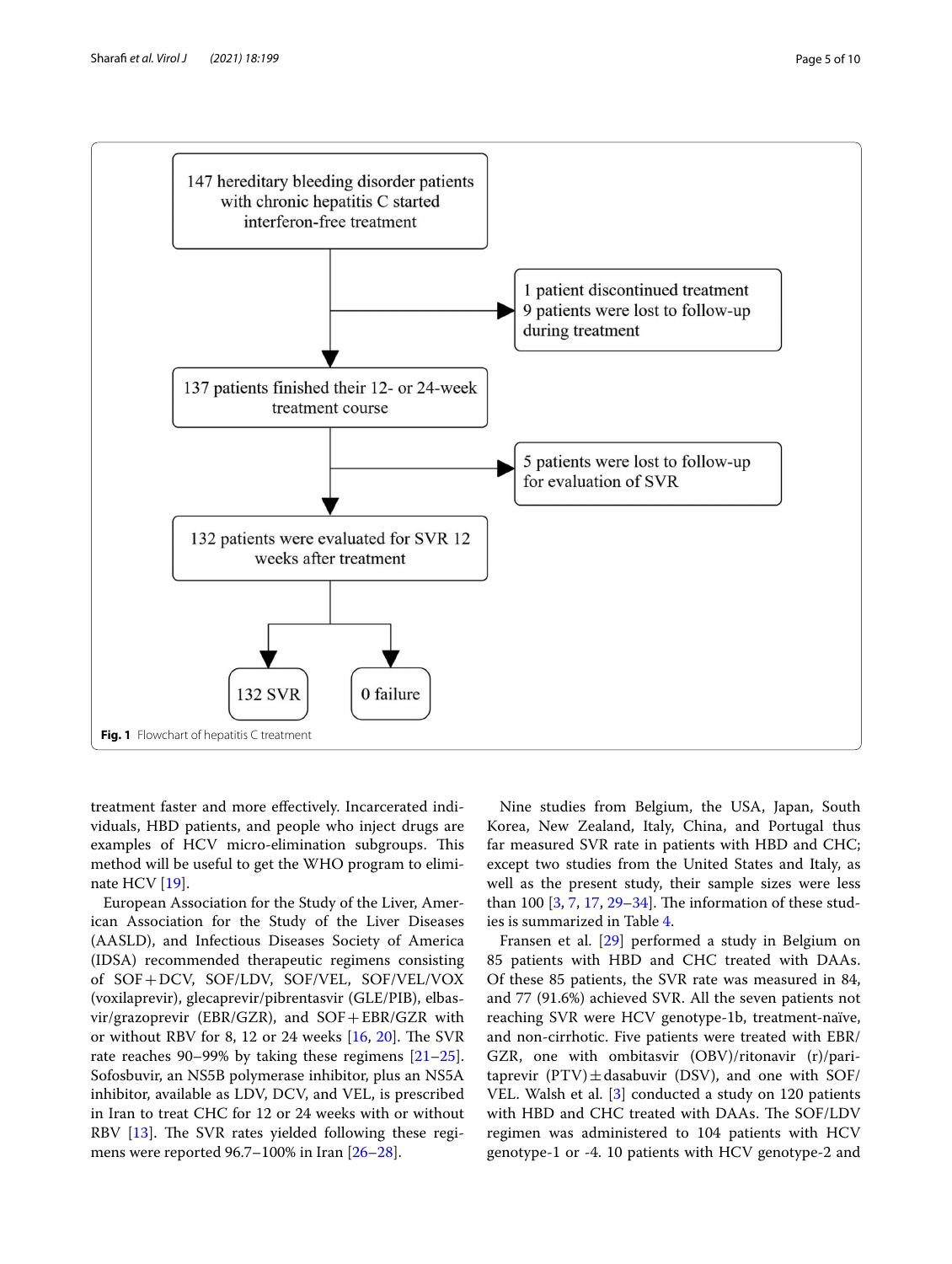| Regimen                | All patients | Patients who                          | <b>Patients with</b>                 | Virologic responses |              |                 |              |  |
|------------------------|--------------|---------------------------------------|--------------------------------------|---------------------|--------------|-----------------|--------------|--|
|                        | $(N = 147)$  | were evaluated<br>for SVR $(N = 132)$ | treatment<br>discontinuation         | $RVR (N = 109)$     |              | $SVR (N = 132)$ |              |  |
|                        |              |                                       | or loss to<br>follow-up ( $N = 15$ ) | Rate (%)            | 95% CI of %* | Rate (%)        | 95% CI of %* |  |
| SOF/LDV 12 W           | 32 (21.8%)   | 30 (22.7%)                            | $2(13.3\%)$                          | 15/16 (93.8%)       | 69.8-99.8%   | 30/30 (100%)    | 88.4-100%    |  |
| SOF/LDV 24 W           | $9(6.1\%)$   | 7(5.3%)                               | 2 (13.3%)                            | 9/9 (100%)          | 66.4-100%    | 7/7 (100%)      | 59.0-100%    |  |
| $SOF/LDV + RBV$<br>12W | 46 (31.3%)   | 42 (31.8%)                            | 4(26.6%)                             | 39/41 (95.1%)       | 83.5-99.4%   | 42/42 (100%)    | 91.6-100%    |  |
| SOF/LDV + RBV<br>24 W  | 7(4.8%)      | 6(4.5%)                               | 1(6.7%)                              | 3/6 (50%)           | 11.8-88.2%   | 6/6 (100%)      | 54.1-100%    |  |
| SOF/DCV 12W            | 22 (15%)     | 20 (15.1%)                            | 2(13.3%)                             | 14/14 (100%)        | 76.9-100%    | 20/20 (100%)    | 83.2-100%    |  |
| SOF/DCV 24 W           | 4(2.7%)      | 3(2.3%)                               | 1(6.7%)                              | $2/2(100\%)$        | 15.8-100%    | 3/3 (100%)      | 29.2-100%    |  |
| SOF/DCV + RBV<br>12W   | $5(3.4\%)$   | $4(3.1\%)$                            | 1(6.7%)                              | 3/3 (100%)          | 29.2-100%    | 4/4 (100%)      | 39.8-100%    |  |
| SOF/DCV + RBV<br>24 W  | 13 (8.8%)    | 12 (9.1%)                             | $(6.7\%)$                            | 13/13 (100%)        | 75.3-100%    | 12/12 (100%)    | 73.5-100%    |  |
| SOF/VEL 12 W           | 7(4.7%)      | 7(5.3%)                               | $0(0\%)$                             | 4/4 (100%)          | 39.8-100%    | 7/7 (100%)      | 59.0-100%    |  |
| SOF/VEL 24 W           | 1(0.7%)      | $0(0\%)$                              | 1(6.7%)                              | <b>NA</b>           | <b>NA</b>    | <b>NA</b>       | NA.          |  |
| $SOF + RBV 24 W$       | 1(0.7%)      | $1(0.8\%)$                            | $0(0\%)$                             | 1/1 (100%)          | $2.5 - 100%$ | 1/1 (100%)      | $2.5 - 100%$ |  |
| Total                  | 147 (100%)   | 132 (100%)                            | 15 (100%)                            | 103/109 (94.5%)     | 88.4-98.0%   | 132/132 (100%)  | 97.2-100%    |  |

### <span id="page-5-0"></span>**Table 2** Treatment regimens and antiviral response

SOF sofosbuvir, LDV ledipasvir, DCV daclatasvir, VEL velpatasvir, RBV ribavirin, W weeks, RVR rapid virologic response, SVR sustained virologic response, NA not available, *CI* confdence interval, *N* number

\* Binomial exact calculation

six patients with HCV genotype-3 were treated with SOF+RBV. Among all 104 patients receiving SOF/LDV, except one who was lost to follow-up, others achieved SVR. Moreover, all 10 patients with HCV genotypes-2 and fve (83%) patients with HCV genotype-3 achieved SVR. The study by Nagao et al.  $[31]$  $[31]$  $[31]$  in Japan treated 43 patients with hemophilia and CHC using SOF/LDV for 12 weeks. In this study, 96% of the patients achieved SVR, and the SVR rate was signifcantly diferent between cirrhotic and non-cirrhotic patients (78% for cirrhotic and 100% for non-cirrhotic patients,  $P$  value = 0.005). Mancuso et al. [[17\]](#page-9-13) conducted a study in Italy on 200 patients, 61% of whom underwent the SOF-based treatment and 20% treated with GLE/PIB regimen. Only two patients didn't achieve SVR that both were HIV-positive. In the above-mentioned study, the SVR rate of HIV-negative patients was signifcantly higher than that of HIV-positive ones (100% vs. 95%; *P* value = 0.04).

In the present study, 147 patients with HBD and CHC underwent  $SOF/LDV \pm RBV$ ,  $SOF/DCV \pm RBV$ ,  $SOF/LDV \pm RBV$ VEL, and SOF+RBV regimens. 132 patients completed the treatment course, their SVR rate was measured, and all achieved SVR. The present study, following the study by Mancuso et al. [[17\]](#page-9-13), had the largest sample size with an SVR rate of 100%, which was similar to those of other studies (91.6–100%). While 94.5% of patients achieved RVR, all those without RVR had undetectable HCV

RNA, 12 weeks after treatment termination (SVR). This confrms that on-treatment response (RVR) has no or little impact on treatment success (SVR) as proposed in a study by Kowdley et al. [[35\]](#page-9-24).

The pandemics of coronavirus disease 2019 (COVID-19) impacted the containment of other infectious diseases such as HCV care and elimination in Iran and worldwide. With the ongoing condition, there is a great concern regarding the achievement of WHO elimination goals [[36\]](#page-9-25). Moreover, initiating HCV antiviral therapy in patients with current COVID-19 infection is not warranted [[37\]](#page-9-26).

The present study had some strengthens over the past studies such as a larger sample size in comparison to most of the previous studies. Moreover, the drugs were used in this study were generics that showed the same efficacy as those of brand-name drugs. The limitations of the current study were its retrospective design and evaluation of only the therapeutic regimens (SOF-based regimens) available in Iran.

### **Conclusion**

Our study showed that DAAs are highly efective in HBD patients for the treatment of HCV infection, irrespective of the treatment modifers such as previous treatment experience, cirrhosis, HIV co-infection, and HCV genotype. These results demonstrated that we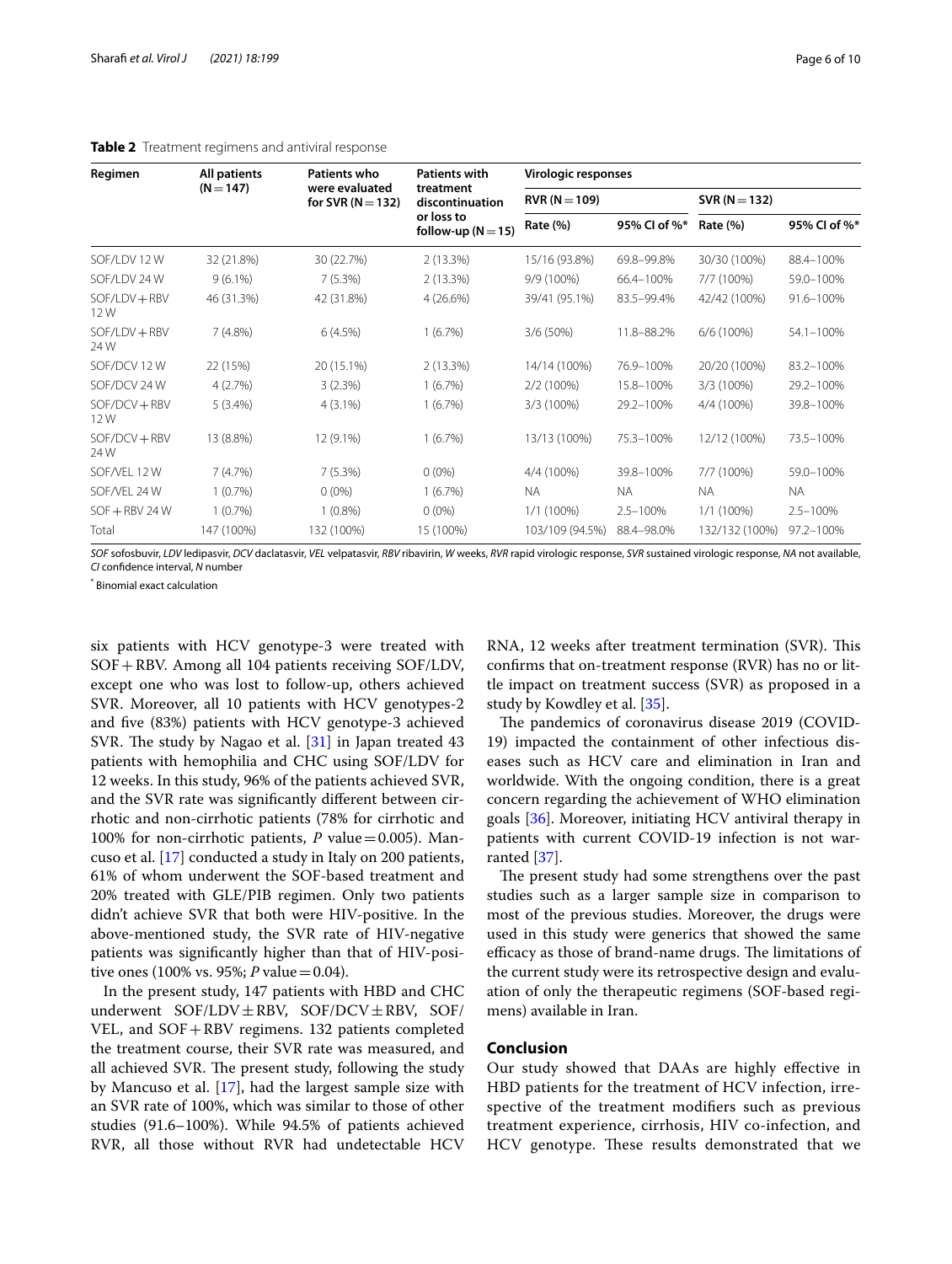| ≗               | Age | ŠêX    | аен<br>Ф        | Regimen             | Liver disease         | genotype<br>ر<br>ع | experience       | Previous treatment Baseline HCV RNA Week 4 HCV RNA<br>$(log_{10}$ IU/mL) | (log <sub>10</sub> IU/mL) | SVR12 status |
|-----------------|-----|--------|-----------------|---------------------|-----------------------|--------------------|------------------|--------------------------------------------------------------------------|---------------------------|--------------|
|                 |     | Male   | £               | 24 W<br>SOF/LDV+RBV | Non-cirrhotic         |                    | Naïve            | 6.94                                                                     |                           | SVR          |
|                 |     | Male   |                 | SOF/LDV+RBV24W      | Non-cirrhotic         |                    | <b>IFN-based</b> | 5.7                                                                      | 3.68                      | SVR          |
|                 |     | Male   |                 | SOF/LDV + RBV 12 W  | Non-cirrhotic         |                    | Naïve            | 531                                                                      | 2.53                      | <b>SVR</b>   |
|                 | 39  | Male   | $\widehat{\pm}$ | SOF/LDV + RBV 24 W  | Compensated cirrhosis |                    | <b>IFN-based</b> | 6.64                                                                     | 2.62                      | <b>SVR</b>   |
| $\geq$          | 24  | Female | ⋚               | SOF/LDV+RBV12W      | Non-cirrhotic         |                    | Naïve            | 621                                                                      | 2.12                      | SVR          |
| $\overline{30}$ | 32  | Male   | £               | SOF/LDV12W          | Non-cirrhotic         |                    | <b>IFN-based</b> | 7.04                                                                     | 5.59                      | <b>SVR</b>   |

<span id="page-6-0"></span>

| i                                                                                      |
|----------------------------------------------------------------------------------------|
| )<br>J                                                                                 |
| 5<br>j                                                                                 |
| 10 SAS SAS SAS SAS TO SAS SAS SAS SAS SAS                                              |
| $\frac{5}{1}$<br>5                                                                     |
| .<br>.<br>.                                                                            |
| ころう サカン サカ しりこすりこく サリッシュ<br>١<br>)<br>)<br>)<br>5<br>n<br>J<br>$\overline{\mathbf{C}}$ |
| ŕ<br>$\epsilon$<br>,<br>q<br>I<br>ľ                                                    |

Sharaf *et al. Virol J (2021) 18:199* Page 7 of 10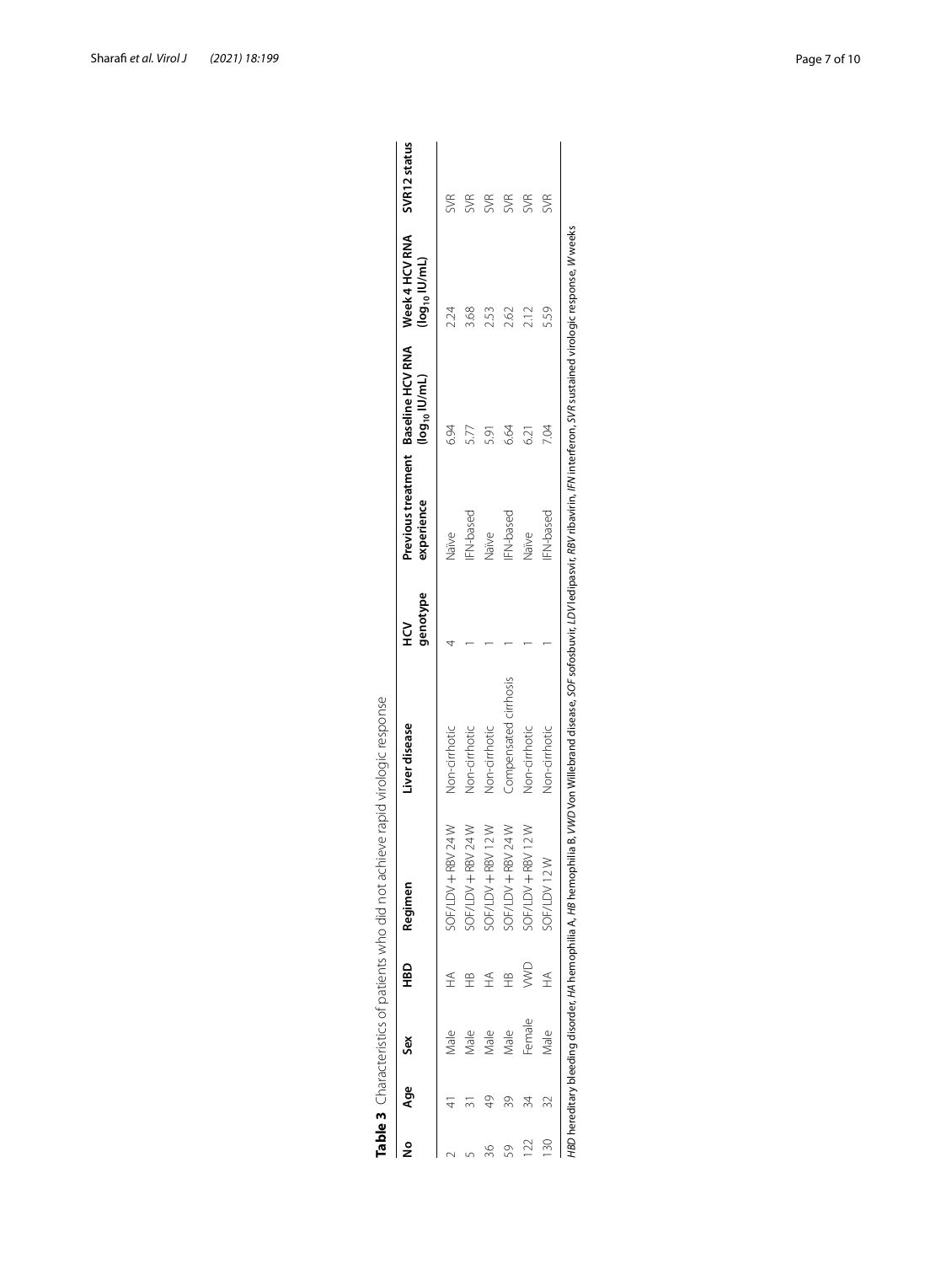### <span id="page-7-0"></span>Table 4 Literature review of studies on the efficacy of IFN-free regimens in hereditary bleeding disorder patients with HCV infection

| Author                   | <b>Study date</b> | Study<br>location | Sample<br>size, n | Anti-HCV<br>regimen, %                                                                                                                                                                                                                                                                                                   | HCV<br>genotype, %                                           | <b>Treatment</b><br>naïve, % | HIV<br>co-infection,<br>% | Cirrhosis, % | SVR             |
|--------------------------|-------------------|-------------------|-------------------|--------------------------------------------------------------------------------------------------------------------------------------------------------------------------------------------------------------------------------------------------------------------------------------------------------------------------|--------------------------------------------------------------|------------------------------|---------------------------|--------------|-----------------|
| Fransen et al.<br>$[29]$ | 2019              | Belgium           | 85                | SOF/LDV: 2.4%<br>SOF/VEL: 16.4%<br>SOF + SIM: 5.9%<br>SOF + DCV: 12.9%<br>OBV/r/PTV±DSV:<br>20.0%<br>EBR/GZR: 21.2%<br>GLE/PIB: 12.9%<br>Others**: 8.2%                                                                                                                                                                  | $NA*$                                                        | 72.6                         | $NA*$                     | 12           | 77/84 (91.6%)   |
| Walsh et al. [3]         | 2017              | US                | 120               | SOF/LDV: 86.7%<br>SOF + RBV: 13.3%                                                                                                                                                                                                                                                                                       | 1:0.8%<br>1a: 59.2%<br>1b: 25.9%<br>2:8.3%<br>3:5%<br>4:0.8% | 60                           | 21.7%                     | 30.8         | 118/120 (98.3%) |
| Nagao et al. [31] 2017   |                   | Japan             | 43                | SOF/LDV: 100%                                                                                                                                                                                                                                                                                                            | 1a: 58.1%<br>1b: 27.9%<br>$1a + 2b$ : 2.3%<br>4:11.7%        | 58.1                         | 46.5%                     | 20.9         | 41/43 (95.3%)   |
| Lee et al. [7]           | 2017              | Korea             | 30                | DCV + ASV: 60%<br>LDV/SOF: 26.7%<br>SOF + RBV: 13.3%                                                                                                                                                                                                                                                                     | 1b: 70%<br>1a: 16.7%<br>2a/2b: 13.3%                         | 70                           | <b>NR</b>                 | 13.3         | 28/30 (93.3%)   |
| Stedman et al.<br>$[32]$ | 2016              | New Zealand       | 14                | SOF/LDV + RBV:<br>100%                                                                                                                                                                                                                                                                                                   | 1a: 71%<br>1b: 29%                                           | 79                           | 0%                        | 7            | 14/14 (100%)    |
| Mancuso et al.<br>$[17]$ | 2020              | Italy             | 200               | SOF/VEL: 22.5%<br><b>GLE/PIB: 20%</b><br>SOF/LDV: 11.5%<br>SOF/LDV + RBV:<br>10%<br>SOF + SIM: 6.5%<br>GZR/EBR: 6.5%<br>DSV/PTV/OBV/r:<br>5.5%<br>DSV/PTV/<br>OBV/r + RBV: 5%<br>$SOF + DCV + RBV:$<br>4%<br>DCV + RBV: 2.5%<br>$SOF + DCV: 2%$<br>SOF + RBV: 1.5%<br>SOF/VEL + RBV:<br>1.5%<br>$SOF + SIM + RBV:$<br>1% | 1a: 63%<br>1b: 15%<br>$1:1\%$<br>2:12%<br>3:7%<br>4:3%       | 54                           | 20%                       | 28           | 198/200 (99%)   |
| Xiao et al. [34]         | 2019              | China             | 12                | SOF + DCV: 66.7%<br>SOF/VEL: 16.7%<br>SOF + RBV: 8.3%<br>DCV + ASV: 8.3%                                                                                                                                                                                                                                                 | 1b: 75%<br>2i: 16.7%<br>3:8.3%                               | 41.7                         | 100%                      | 33           | 12/12 (100%)    |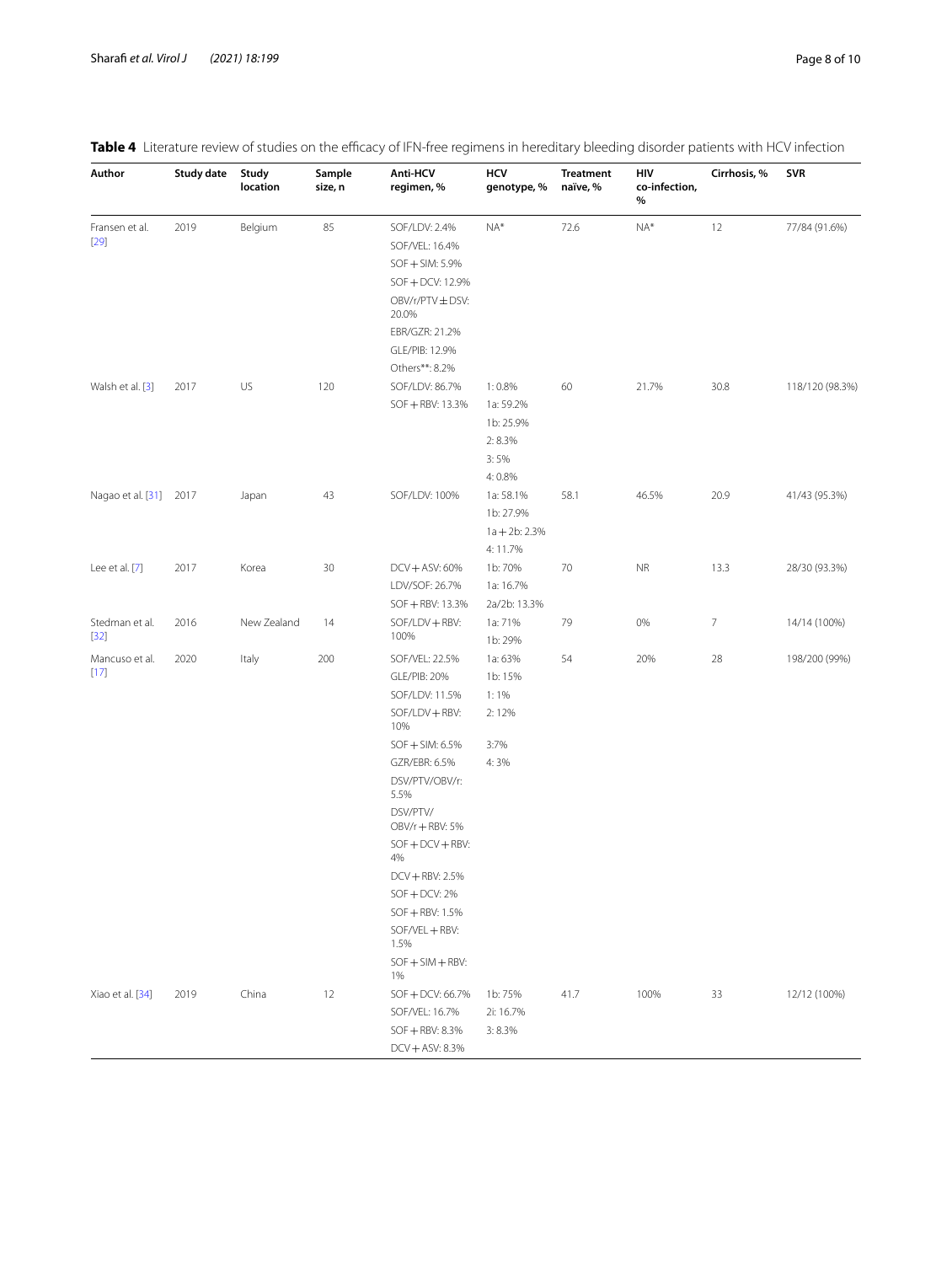### **Table 4** (continued)

| Author                  | Study date | Study<br>location | Sample<br>size, n | <b>Anti-HCV</b><br>regimen, % | <b>HCV</b><br>genotype, % | Treatment<br>naïve, % | HIV<br>co-infection,<br>$\%$ | Cirrhosis, % | <b>SVR</b>     |
|-------------------------|------------|-------------------|-------------------|-------------------------------|---------------------------|-----------------------|------------------------------|--------------|----------------|
| Uemura et al.           | 2017       | Japan             | 27                | SOF/LDV: 85.2%                | 1a: 15%                   | 33                    | 100%                         | 41           | 27/27 (100%)   |
| $[33]$                  |            |                   |                   | SOF + RBV: 3.7%               | 1b: 59%                   |                       |                              |              |                |
|                         |            |                   |                   | SOF + DCV: 11.1%              | 1:7%                      |                       |                              |              |                |
|                         |            |                   |                   |                               | 2a: 4%                    |                       |                              |              |                |
|                         |            |                   |                   |                               | 3a: 11%                   |                       |                              |              |                |
|                         |            |                   |                   |                               | 4a: 4%                    |                       |                              |              |                |
| Guedes et al.<br>$[30]$ | 2020       | Portugal          | 16                | SOF/LDV: 75%                  | 1a: 40%                   | 12.5                  | <b>NR</b>                    | 62.5         | 16/16 (100%)   |
|                         |            |                   |                   | $SOF/LDV + RBV:$<br>6.25%     | 1b:46.6%                  |                       |                              |              |                |
|                         |            |                   |                   | SOF + RBV: 6.25%              | 2:6.7%                    |                       |                              |              |                |
|                         |            |                   |                   | OBV/PTV/r + DSV:<br>6.25%     | 3a: 6.7%                  |                       |                              |              |                |
|                         |            |                   |                   | EBR/GZR: 6.25%                |                           |                       |                              |              |                |
| Current study           | 2020       | Iran              | 147               | SOF/LDV: 27.9%                | 1:68.1%                   | 46.3                  | 4.1%                         | 25.2         | 132/132 (100%) |
|                         |            |                   |                   | SOF/LDV + RBV:<br>36.1%       | 2:1.4%                    |                       |                              |              |                |
|                         |            |                   |                   | SOF/DCV: 17.7%                | 3:20.8%                   |                       |                              |              |                |
|                         |            |                   |                   | SOF/DCV+RBV:<br>12.2%         | 4:2.8%                    |                       |                              |              |                |
|                         |            |                   |                   | SOF/VEL: 5.4%                 | Mix: 6.9%                 |                       |                              |              |                |
|                         |            |                   |                   | $SOF + RBV: 0.7%$             |                           |                       |                              |              |                |

NR not reported, NA not available, DSV dasabuvir, EBR elbasvir, GLE glecaprevir, GZR grazoprevir, LDV ledipasvir, OBV ombitasvir, VEL velpatasvir, VOX voxilaprevir, DCV daclatasvir, *ASV* asunaprevir, *SIM* simprevir, *PTV* paritaprevir, *PIB* pibrenastavir, *r* ritonavir, *SVR* sustained virologic response, *HIV* human immunodefciency virus

\* The HCV genotyping and HIV co-infection data were reported for total cases, not patients who received DAAs

\*\* Not mentioned in the article

### can take steps toward HCV micro-elimination in HBD patients in line with the WHO HCV elimination program in 2030.

#### **Abbreviations**

CHC: Chronic hepatitis C; HBD: Hereditary bleeding disorders; DAA: Directacting antiviral agent; SVR: Sustained virologic response; HCV: Hepatitis C virus; RBV: Ribavirin; SOF: Sofosbuvir; DCV: Daclatasvir; LDV: Ledipasvir; VEL: Velpatasvir; RVR: Rapid virologic response; EASL: European association for the study of the liver; AASLD: American association for the study of the liver diseases; IDSA: Infectious diseases society of America; VOX: Voxilaprevir; GLE/ PIB: Glecaprevir/pibrentasvir; EBR/GZR: Elbasvir/grazoprevir; OBV: Ombitasvir; r: Ritonavir; PTV: Paritaprevir; DSV: Dasabuvir.

### **Acknowledgements**

Not applicable.

### **Authors' contributions**

HS and SMA designed the study. Data were collected by AAS, AA, AN, and SS. HS analyzed data. HS, BB, ands SMA wrote the article. The fnal edit was done by SMA and HS. All authors read and approved the fnal manuscript.

#### **Funding**

Not applicable.

### **Availability of data and materials**

The datasets used and/or analyzed during the current study are available from the corresponding author on reasonable request.

### **Declarations**

### **Ethics approval and consent to participate**

The study was reviewed and approved by the Ethics Committee of Baqiyatallah University of Medical Sciences (ethical code: IR.BMSU.REC.1398.145). Besides, due to the retrospective nature of the study, informed consent was inapplicable.

#### **Consent for publication**

Not applicable.

#### **Competing interests**

The authors stated that they had no interests which might be perceived as posing a confict or bias.

#### **Author details**

<sup>1</sup> Middle East Liver Diseases (MELD) Center, Tehran, Iran. <sup>2</sup>Iranian Comprehensive Haemophilia Care Centre, Tehran, Iran. <sup>3</sup> Baqiyatallah Research Center for Gastroenterology and Liver Diseases (BRCGL), Baqiyatallah University of Medical Sciences, Tehran, Iran.

## Received: 15 June 2021 Accepted: 14 September 2021

#### **References**

<span id="page-8-0"></span>1. Papadopoulos N, Argiana V, Deutsch M. Hepatitis C infection in patients with hereditary bleeding disorders: epidemiology, natural history, and management. Ann Gastroenterol. 2018;31(1):35.